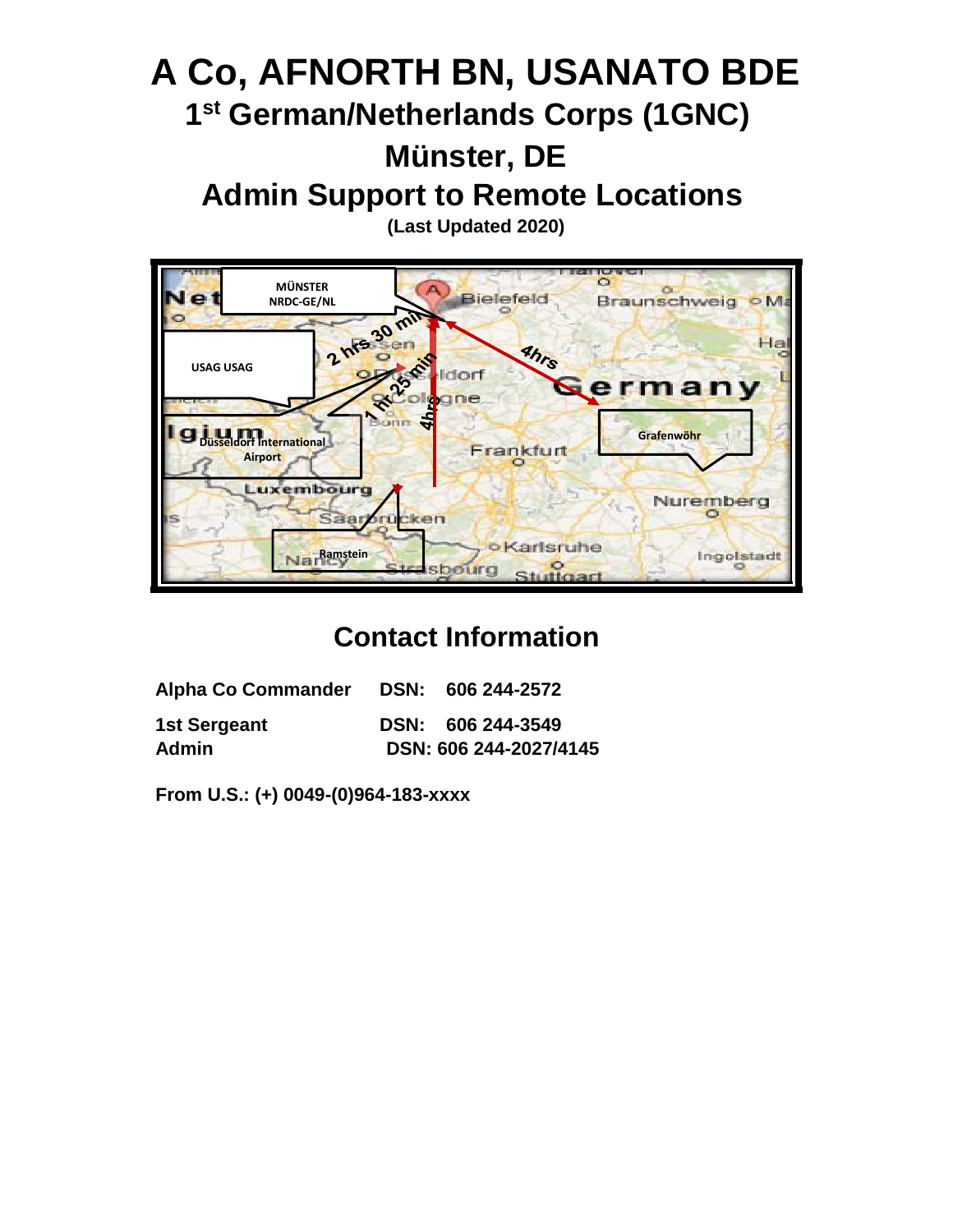## **Welcome**

I would like to take this opportunity to welcome you to Alpha Company, Allied Forces North Battalion (AFNORTH), and United States Army North Atlantic Treaty Organization (USANATO) Brigade. We have a very unique organization. Our company is located Brunssum, Netherlands. The Battalion Headquarters is in Mons, Belgium and the Brigade Headquarters is at Sembach, Germany.

Our mission is to enhance the well-being of individual Soldier and Family readiness through human resources, training, and logistical support. We deliver support to members assigned to Brunssum and Munster.

We recommend all Family members, of qualifying age, travel with a no-fee passport. We highly encourage you to hand-carry your training records, obtain "**copies**" of your medical and dental records, and documents required to in-process (i.e., PCS orders, DA Form 31, marriage certificate, birth certificate(s) for the children, household goods, vehicle shipping documents, and travel expense receipts). Also, it is best to bring at least 90 days of prescribed medication until you are enrolled in the TRICARE Overseas Program Prime Remote (TOP PR).

To financially prepare for this move, it will be important to allocate savings to cover initial PCS expenses upon arrival. These expenses will include housing security deposit, first month rent, realtor fee, fuel ration deposit, immediate-use household goods, annual insurance premium payment, vehicle inspection, registration and repairs, utility and internet deposits and cellular phone contracts. These initial costs can be in excess of \$5,000. Advances for housing security deposit and first month rent are available through the finance office. If you require additional financial information or support please contact your NSE NCO. After in-processing is complete, submit vouchers for reimbursable expenses, Move-In Allowance and Dislocation Allowance can be submitted. Please note, these payments may take several weeks to process.

The information below is not all inclusive and may change over time. It is especially important to check and verify a country's requirement for passport and visa.

#### **Challenges associated with this remote location**

Service members stationed in 1GNC receive all their administrative agent support from the National Support Element (NSE) NCO stationed there. There is no physical Army Post Office (APO) in Munster. Service members stationed in 1GNC will send and receive mail, twice per week, through the NSE NCO on station. The NSE NCO conducts a biweekly mail run to Brunssum, Netherlands, to drop-off and pickup mail on behalf of 1GNC personnel. Additionally, there are no DoDEA schools, MTF, or Garrison assets in Munster, Germany.

#### **Routine Admin Support**

All admin support such as actions, awards, evaluations, DD Forms 93, SGLV, leave and passes, SRB updates, rating scheme, MEDPROS updates, FVAP, and all other routing HR related actions are handled by the National Support Element (NSE) at Elblag. NSE supports their assigned company and BN's mission by ensuring individual Soldier and Family Readiness through administrative, HR, logistics, operations, and communications support. They receive direct guidance from company leadership. NSE personnel will coordinate with the local Admin Agent and the supporting Company and BN headquarters for all national support requirements for Army personnel.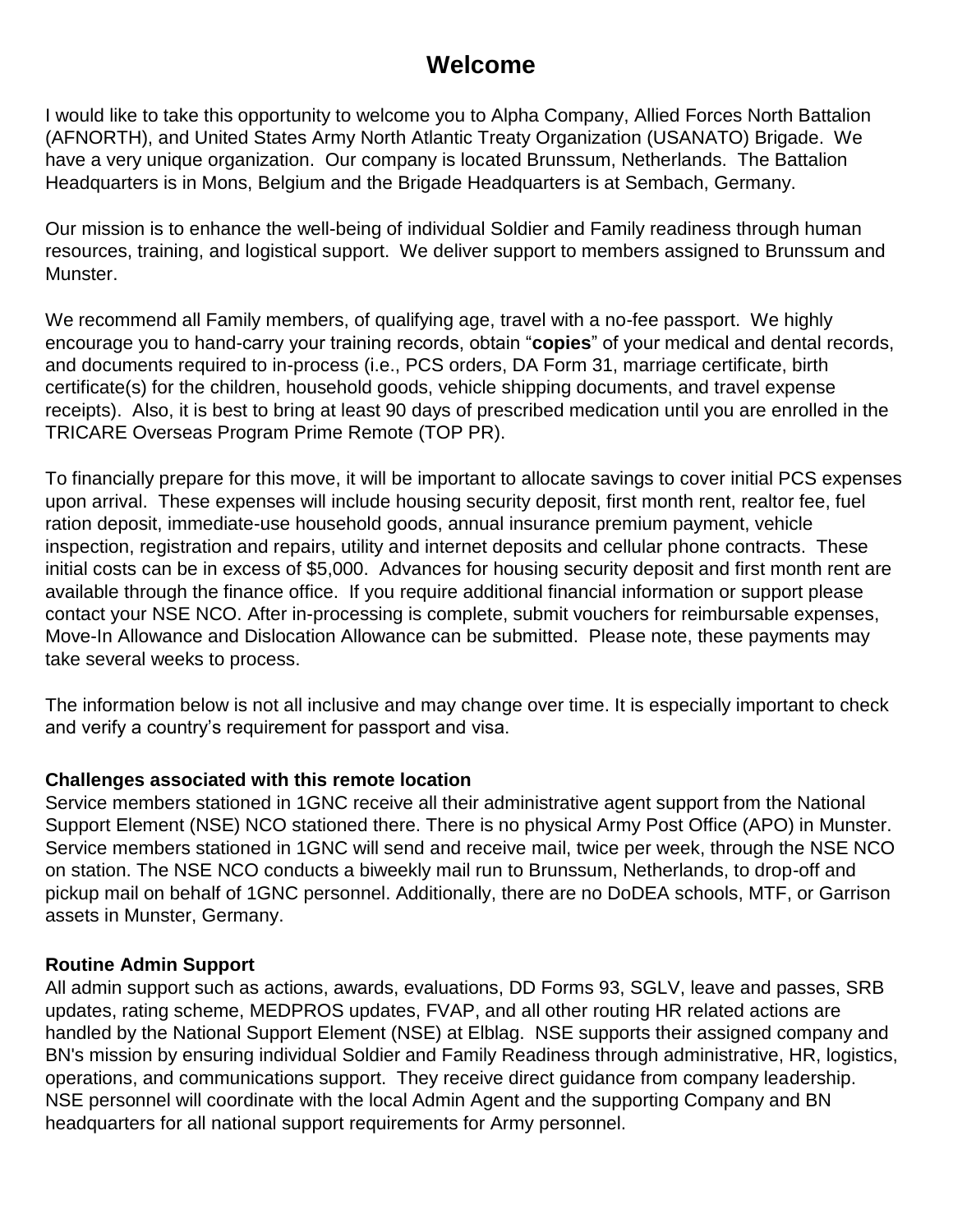#### **In-processing**

A Co AFNORTH BN National Support Element (NSE) will issue you an in or out-processing checklist. Please follow each of the steps in the checklist and work closely with your sponsor and A Co NSE in submitting your required documents to start/stop your overseas entitlements, and establish your network access (in the USRAEUR domain). Your NATO installation will also have their own in/outprocessing requirements with each staff section (J1, J2, J6, etc).

## **Passports/Visa**

Family members and US Government civilians traveling overseas are required to have passports. Official or "no-fee passports" can be obtained at government expense. The application process may take 4 to 6 weeks, so, you should begin the passport application process as soon as you receive your travel orders.

A birth certificate with a raised seal is required to apply for a passport. You can request a birth certificate from the Bureau of Vital Statistics in the state where you were born. Adoption decrees, marriage and/or divorce decrees may be required for personnel getting a passport with a different name than the name that appears on the birth certificate. The U.S. State Department requires both parents' consent for new passports for children less than 14 years old. If one parent is unavailable because of geographic separation, divorce, or other circumstances, the parent applying for a child's passport must obtain a signed statement from the absent parent that grants permission to take the child overseas.

Tourist passports are needed for personal travel in Europe. You may apply for tourist passports on arrival, but for convenience it is recommended that you should apply for the tourist passport while you're still residing in the United States. You can find more information on tourist passports from your local personnel services detachment, passport office nearest you, or from the U.S. State Departments official website at [http://travel.state.gov.](http://travel.state.gov/)

## **Resources**

## **Garrison Support**

US Army Garrison Benelux

In 2012, U.S. Army Garrison Benelux underwent a major transformation and subordinate garrisons' USAG Schinnen and USAG Brussels inactivated and became satellite sites of USAG Benelux. In April 2016, the garrison took on the Army pre-positioned stock site mission. Currently, there are APS sites in Dülmen, Germany, Eygelshoven, Netherlands and Zutendaal, Belgium.

USAG Benelux provides support to meet the special international and joint environment demands for military communities in the Netherlands, Belgium, Luxembourg, France, the United Kingdom and northern Germany.

#### **Arrival**

You will arrive at either Amsterdam (AMS) if you have pets, Munster (FMO) or Dusseldorf (DUS) International Airport for all others. Your sponsor will pick you up and take you to 1GNC for inprocessing at the HQs. In-processing for JFC Brunssum and USAG Benelux will be combined with the weekly mail run.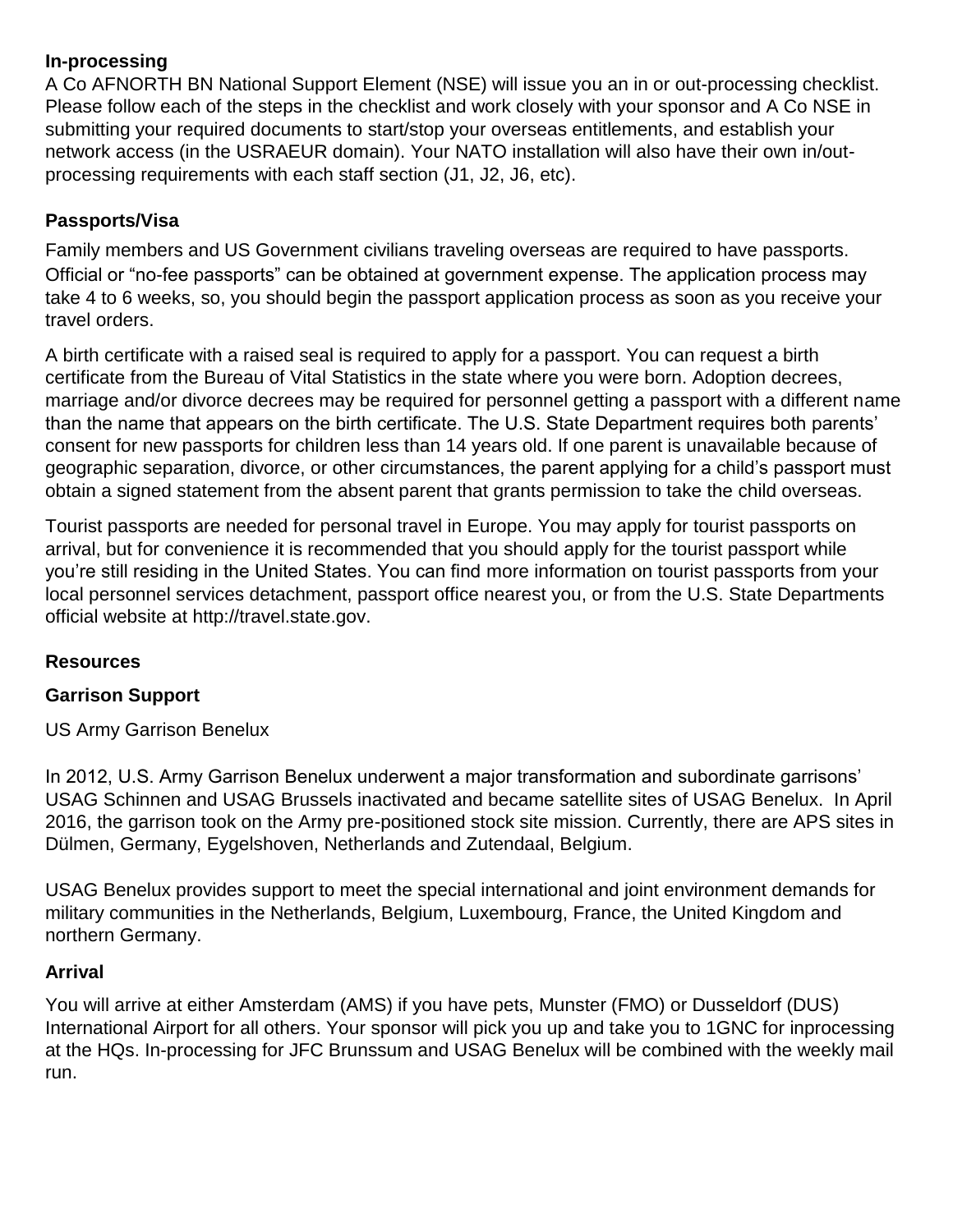#### **Closest Military Installation**

USAG Benelux, Netherlands

#### Commissary/Exchange

There are no tax free facilities/Commissary/Exchange in the Münster area. The nearest facilities are at USAG Benelux. If you require specialty items (hair, face, body, clothing, etc.) you will need to bring in bulk when you depart or order online once you arrive. It is very difficult to find specialty items such as these on the economy. Ensure you ask your sponsor about this if you are unsure

#### **Commissary Hours of Operation**:

Closed Mondays, Tues-Fri 1000-1900, Sat-Sun 1000-1800

Phone number: +31-46-443-7514

#### **Post Exchange Hours of Operation:**

Closed Mondays, Tues-Fri 1000-1900, Sat-Sun 1000-1800

Phone number: +31-46-443-7586, DSN: 314-360-7586

#### **Medical/Dental**

All dental care for the Soldier and family members will be done on the local economy through TRICARE International SOS (ISOS) or at Geilenkirchen (Family members on Soldier's birth month). TRICARE International SOS: +44-20-8762-8384 TOP Prime remote provides TRICARE Prime benefits to Active duty Service Members(ADSMs) and command sponsored eligible family members residing with them in designated overseas locations away from MTFs. Website:

[http://www.tricare.mil/PLANS/HealthPlans/TPRO.aspx.](http://www.tricare.mil/PLANS/HealthPlans/TPRO.aspx) In order to receive medical care on an Army installation, a referral must be provided from ISOS.

#### **GK Dental Clinic Hours of Operation:**

Mon, Wed, Fri 0745-1700; Tues 0745-1600; Thurs 0745-1130

Phone number: (+) 0049-2451-99-3535

Building # 198

Soldiers and family members will be referred to German physicians by TRICARE International SOS, which is also located in the Geilenkirchen Health Clinic. TRICARE maintains a list of German physicians, including specialists, who speak English and meet strict medical standards of practice. Standards of practice in Germany are as strict as those in the United States, so rest assured that your medical needs will be satisfactorily met when referred to one of these physicians.

Family members will need to be enrolled in TriCare Prime Remote Overseas. Contact TriCare for proper procedures to enroll in International SOS. For Soldiers there will be certain medical requirements (PHA, PDHA, etc) that can be met by going to Geilenkirchen NATO Airbase medical clinic or calling Landstuhl hospital. Speak to Dr. White at DSN 590-6790/Comm +49 6371-9464-6790. Dr. White's assistant is Mr. Roger Castillo at DSN 590-4811.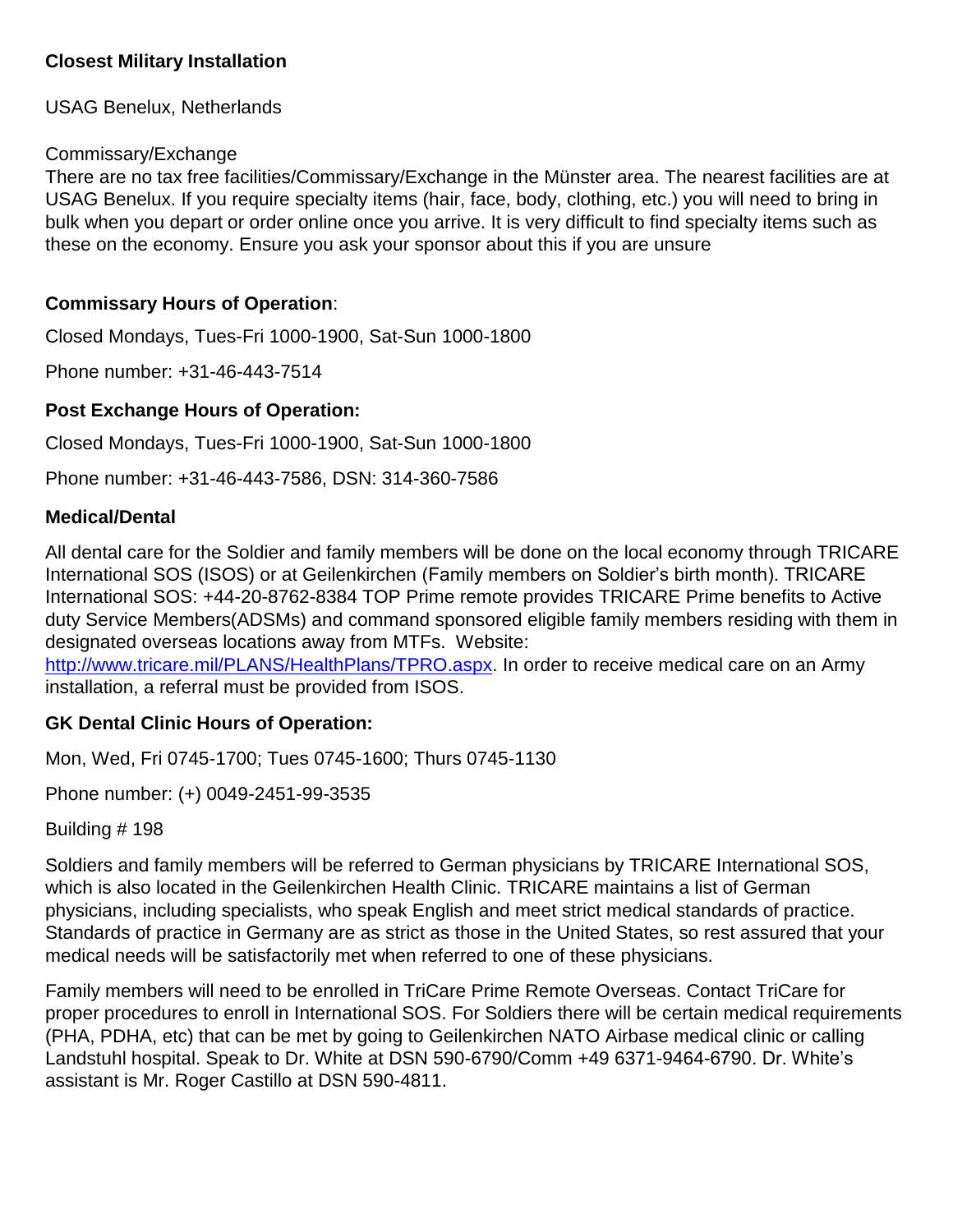#### **GK Medical Clinic Hours of Operation**:

Mon, Wed, Fri 0730-1700; Tues 0730-1600; Thurs 0730-1200 Phone numbers:

Appointments +49-2451-99-3200

#### TRICARE +49-2451-99-3400

TRICARE Prime Remote through International SOS.

#### **Schools**

There are no DoD Schools in Münster. QSI International School of Münster opened its doors August 2015 to serve the International community of Münster. QSI International School is a multicultural international learning community using English as its principal language of instruction. The school provides a safe learning environment that encourages critical thinking with an emphasis upon inquiry, teamwork, and mutual respect. Please work with your sponsor and the company to set up your NDSP (non-DoDEA) packet to process tuition costs. The full cost of these private schools are covered by DoDEA. SM's ARE REQUIRED TO REGISTER SCHOOL AGED DEPENDENTS WITH THE NON\*DOD SCHOOLS PROGRAM, NDSP. ACCESS THE STUDENT ON LINE REGISTRATION (SOR) AT THIS LINK: https://www.dodea.edu/nondod/ procedures/index.cfm or ndsp.education.europe@dodea.edu FOR ASSISTANCE WITH REGISTRATION, EMAIL NDSP.MANAGEMENT@HQ.DODEA.EDU OR CALL CIV 571-372-5863/1897 DSN 312-372-5863/1897.

Programs in Münster are to include:

- education for children ages 3-17 with a new Middle & Secondary program including the AP (Advanced Placement) Program
- expanded activities for children ages 5+ including athletics, and more for children ages 11+
- **QSI International School of Münster;** Lettisches Centrum Münster e.V.; Salzmannstraße 152 481 59 Münster; (+) 0049 251 38349446/7/8 munster@qsi.org

## **Housing**

There are no Government Quarters/Housing available in Munster. Families must reside in Private Leased Housing. Many of the local quarters may be smaller than what some Americans are accustomed to, but there are suitable housing available. You will find most housing without bedroom closets, yet the overall living quarters comfortable and accommodating. Having a positive outlook and considering ways to adapt to a completely different culture will enable you to overcome this culture shock more quickly. Many of the electrical appliances you currently own cannot be used on the European 220 voltage systems. However, for example, plug adapters and special light bulbs are often all that is needed to convert your 110 volt lamp to 220 volts. You will need to buy 220 volt light bulbs for your lamps.

Other 120v appliances will require a transformer or you can buy 220 volt appliances when you arrive. USAG Benelux has a Thrift Shop that can help you find the basics at low prices.

Hours of Operation:

Mon-Fri 0800-1200, 1230-1630

Phone number(s): +31-46-443-7720/7455/7567/7247/7416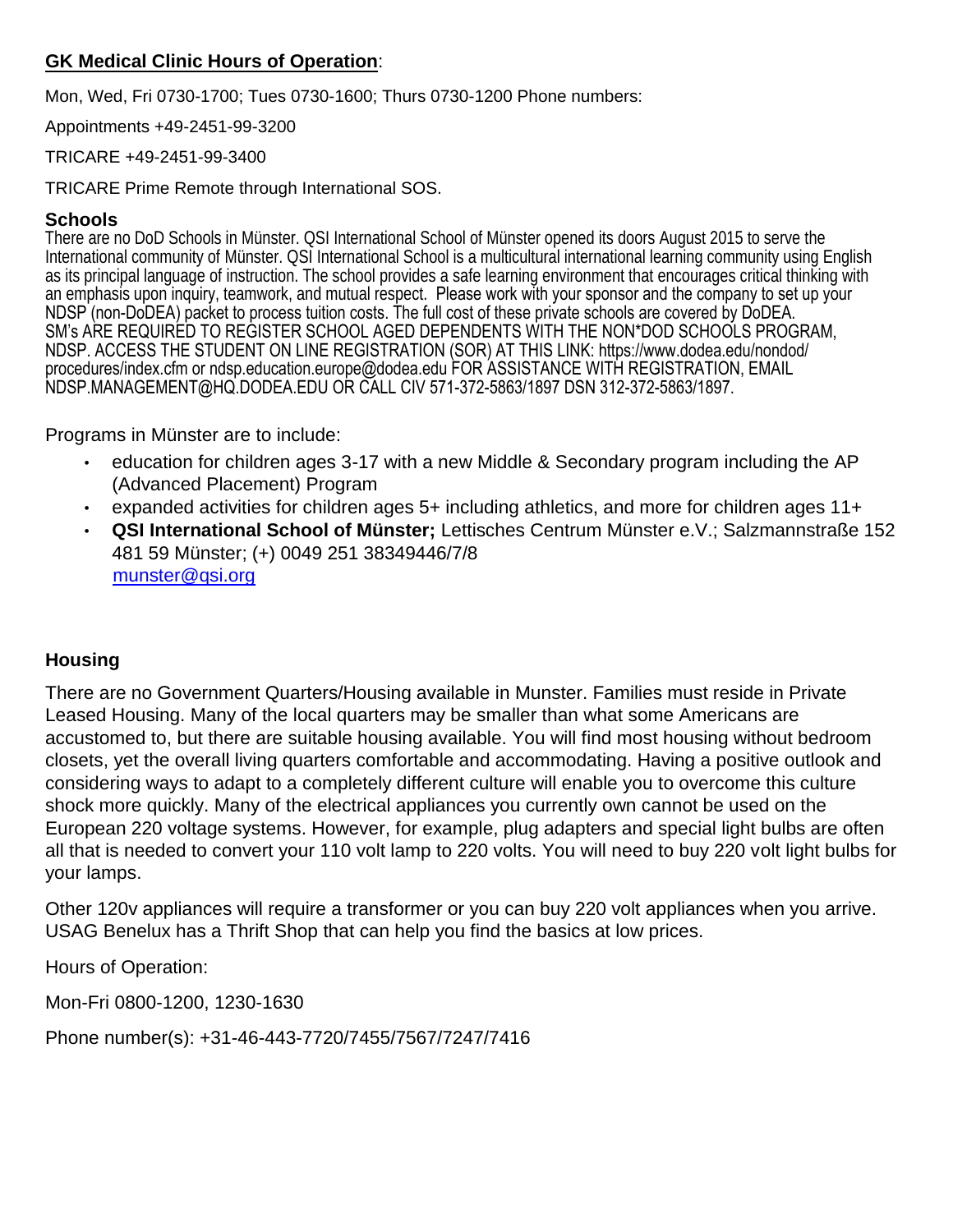## **Mail**

The mail flows through USAG Benelux and is picked up by personnel from the US National Support Element (NSE) and is delivered to the U S Soldiers and Family members assigned to 1GNC. Currently one of the Soldiers from the NSE at Münster will drive out to Benelux to pick up mail when required. There is no APO in Münster which is why mail comes through USAG Benelux Receiving mail and packages is not an issue; however, you will use click and ship to mail packages. Any Soldier wishing to mail a package must visit USAG Benelux with your preprinted customs form.

## **Banking**

A couple of options are available within the Munster Community. One option is to establish an account with the Community Bank located in Benelux, The Netherlands. Your Second option is to establish an account with one of the local German banks located in the Munster community. You will need to possess a Passport and a German address to open a Foreign Bank Account. Foreign Bank Allotments (FBA) is available and specific details will provided upon arrival. Either option will help facilitate you to pay rent, cell phone bills, utilities and other type of service that is needed in Munster.

## **Vehicles**

**License**: Testing and license will be administered through Geilenkirchen NATO Airbase. The Drivers Testing Office provides assistance in obtaining a privately owned vehicle license. Any member of the military service assigned to Germany is required to obtain a POV license issued by this Command. Testing is done Monday, Wednesday,0800-1600, and Friday 0800-1200. Testing procedures include completion of application (must have **valid** stateside license and another form of picture ID), watching a video and taking a 100 question test. You must answer 85 questions correctly to pass. There is a \$10 fee for the license which is payable by debit/credit card. You may also take the USAREUR Driving Test online prior to your arrival to Germany at:<http://www.eur.army.mil/rmv/>

**Registration**: Registration for vehicles will be completed at the Sembach Vehicle Registration Office. It is recommend personnel station in Munster should have their vehicle shipped to Benelux, Netherlands. This is the closest VPC. The USAREUR driver's license, insurance and all the vehicle shipping documents are required to obtain a registration and temp plates. Contact number DSN 5422052/Comm +49 611-143-542-2040. Plates can be mailed for a fee of \$35. Temporary license plates can be mailed to the 1GNC HQs, a German home address or the unit address. It is better to get them mailed to the HQs or German address. The license plates should arrive between 2-3 business days. After vehicle pick up in Benelux, your vehicle will need to be inspected in Geilenkirchen at the gas station/garage. Purchase of the vehicle warning triangle, first aid kit, and two reflector vest are required in your vehicle. These items can be purchased at any US installation gas station. Ensure to speak to your sponsor about any additional requirements that the German law has.

**Fuel**: Upon registration of your vehicle you can receive an ESSO Card which lowers the cost of gas significantly. The fuel ESSO Card can be pick up at the military clothes and sale store in Geilenkirchen. There is no AAFES gas station in Muenster; however, ESSO stations are readily available.

## **Transportation**

The Transportation office located on USAG Benelux. Arrival of Household Goods (HHG). Newcomers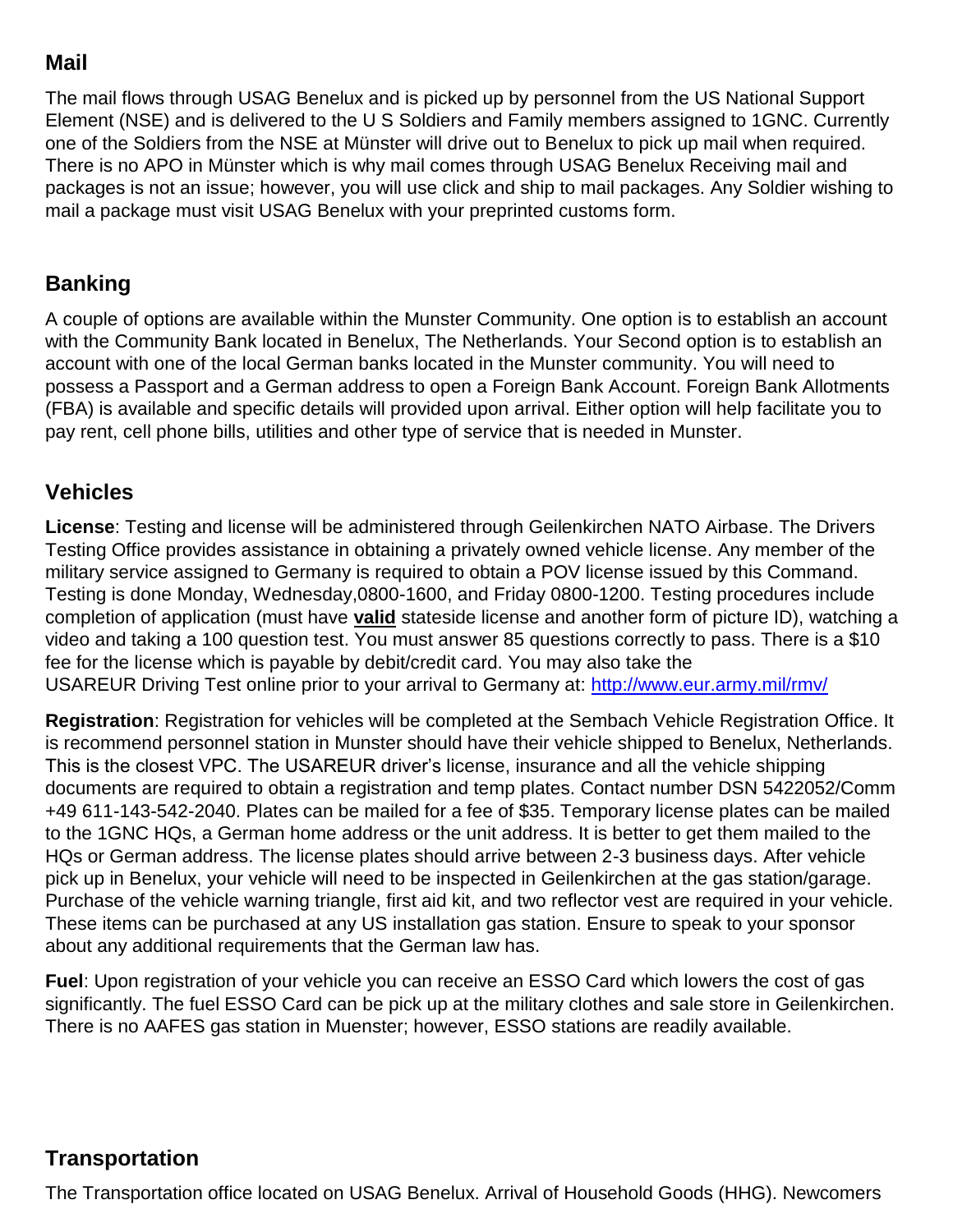should report to the Personal Property Office upon arrival so that they can start tracking their shipment. You can also track your move at:<http://www.move.mil/> [we](http://www.move.mil/)bsite. Upon notification of a shipment's arrival, you must schedule a delivery date and be at your quarters on that date to accept delivery. HHG shipments for newcomers to Benelux should not include Personally Owned Firearms (POF). Host nation law is to absolutely minimize the import of weapons. The need to have a weapon must be proven by the local authorities and there is no guarantee the Germans will approve the request. Newcomers will not have the option to store POFs in the unit arms room due to the limited available space.

Hours of Operation: Mon-Fri 0800-1700

Phone number: +31-46-443-7481

## **IT Support**

It support is not available at 1GNC. The company will process NIPR account requests and issue NIPR computers and hotspot devices. VPN access can also be requested from the A Co NSE if needed. Most of your emails will be on NATO Secret servers; the VPN can be used to access your .mil emails.

## **Reassignments**

When a SM out-processes from A Co their main POC is the A Company NSE in Munster. The Company coordinates issuance of PCS orders from the BN MPD/S1 at Mons, Belgium and coordinates all outprocessing requirements such as transportation and housing with USAG Benelux. Request for replacement of PE and MOU personnel is coordinated between the Senior National Representative (SNR) / the Senior Army Officer (SAO) with ECJ1 Strength Management Division.

## **Clearance**

The NATO Secret, SF86 renewals, and other clearances are process by the AFNORTH Bn S2 through the NSE at A Co HQ in Munster. If fingerprints are required, the Service member must travel to SHAPE on TDY.

## **Hand Receipts**

The property books are controlled by the Company Commander at A Co HQ Brunssum, Netherlands.

## **UCMJ**

UCMJ Company Grade is held by the Company Commander, Brunssum, Netherlands. UCMJ Field Grade is held by the AFNORTH Battalion Commander, Mons, Belgium. GCMCA is held by the 21st Theater Sustainment Command, Kaiserslautern SCMCA for E1 through E7 will be held by the AFNORTH Battalion Commander at Mons, Belgium. SCMCA E8 and above will be held at 21st Theater Sustainment Command, Kaiserslautern

## **Documents to Carry With You**

You should hand carry the following important documents with you:

PCS orders.

Medical, dental, and Immunization Records.

Marriage Certificates, Divorce Decrees, and Birth Certificates Passports (Soldier and family members).

Social Security Cards.

Wills and Powers of Attorney.